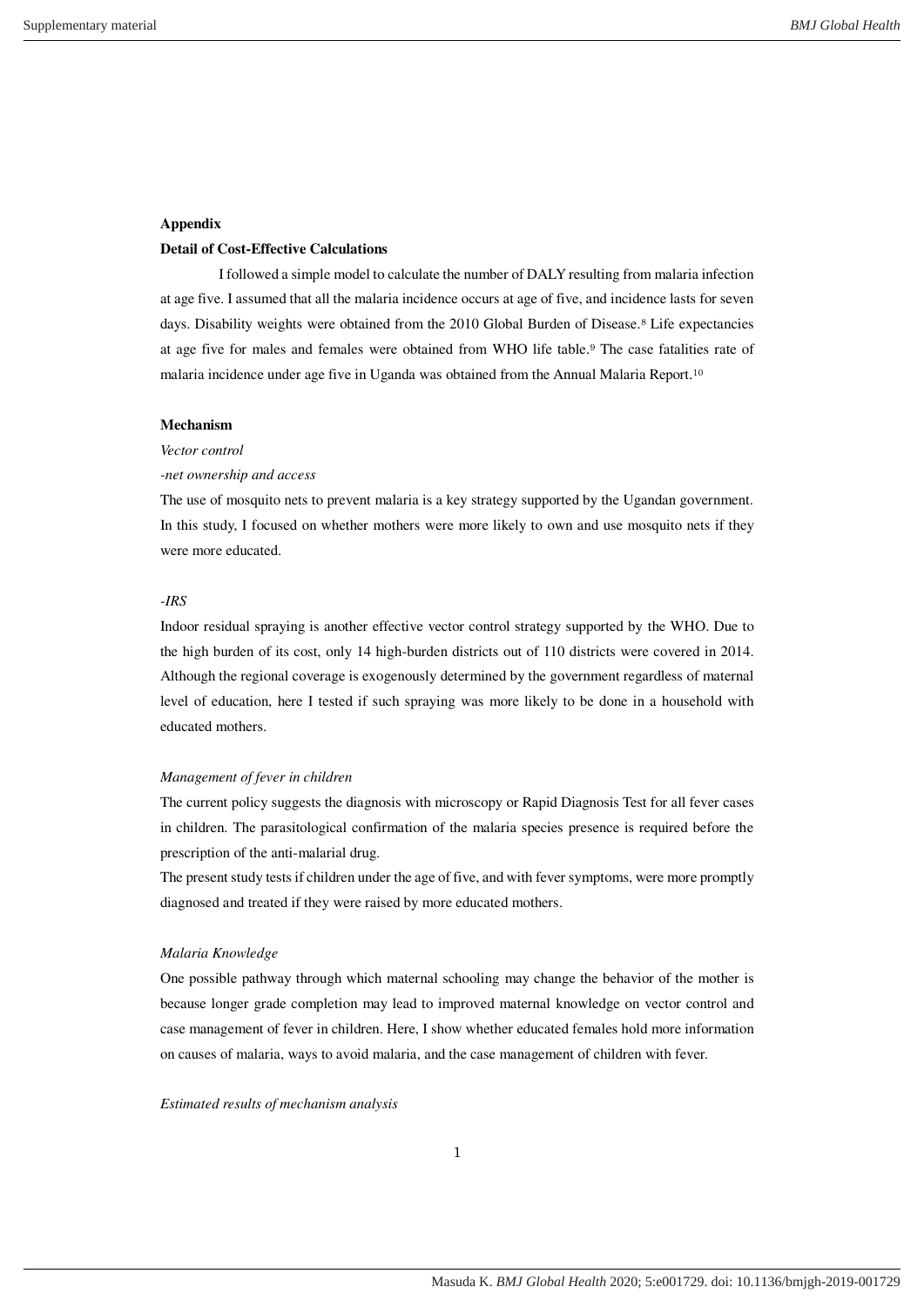Figure 6 (main text) shows the analysis of the mechanism through which maternal schooling reduced the incidence of malaria among children. An extra year of maternal schooling was not associated with ownership of the mosquito net, but it was positively associated with net usage for children aged <5 years. An additional year of maternal schooling increases maternal knowledge on the method to avoid malaria. Maternal schooling was positively associated with the prompt treatment of children with fever, but this did not reach the conventional benchmark of statistical significance.

## *Economic explanation for behavioral change*

Through what mechanism did mothers improve vector control and management of fever in children as they are educated? Although a detailed analysis is beyond the scope of the paper, I provide several economic explanations behind these behavioral change among educated mothers. First, longer years of maternal education may change the behavior of the mother, and reduce the child's malaria risk through the following mechanisms: 1) expanded access to financial resource through labor force participation, partnering with a husband from a higher SES; 2) higher ability to gather and process information, and better knowledge on health in general, and; 3) stronger decision making power within a marriage. 6, 7

#### **Robustness checks**

#### *Non-random attrition and consent rates*

 One possible source of bias to the current estimate is that the consent rates for child malaria blood testing may be non-random, and correlated with the exposure to the 1997 reform. It is also possible that the reform reduced the mortality of females, and selective mortality may bias the estimate. Figure S2 shows the probability of missing a child malaria biomarker, and it shows the size of the cohort by maternal birth year. It provides no evidence that either of these non-random selection elements biased my results. Furthermore, I tested whether the probability of missing a child malaria biomarker significantly increased in the 1983 cohort compared to the earlier cohorts in a regression. The results in Table S2 suggest no evidence supporting such concern.

#### *Alternative explanation*

The reform may improve fathers' educational attainment in the same cohort, and the risk of child malaria may decline owing to paternal, rather than maternal, education. However, an existing study has shown that educational attainment of the male cohort born  $\geq$  1982 did not disproportionately increase compared to the cohort born  $\leq$  1981.<sup>7</sup> Therefore, the observed decline in the probability of children's risk of malaria infection was not mediated by the change in fathers' education.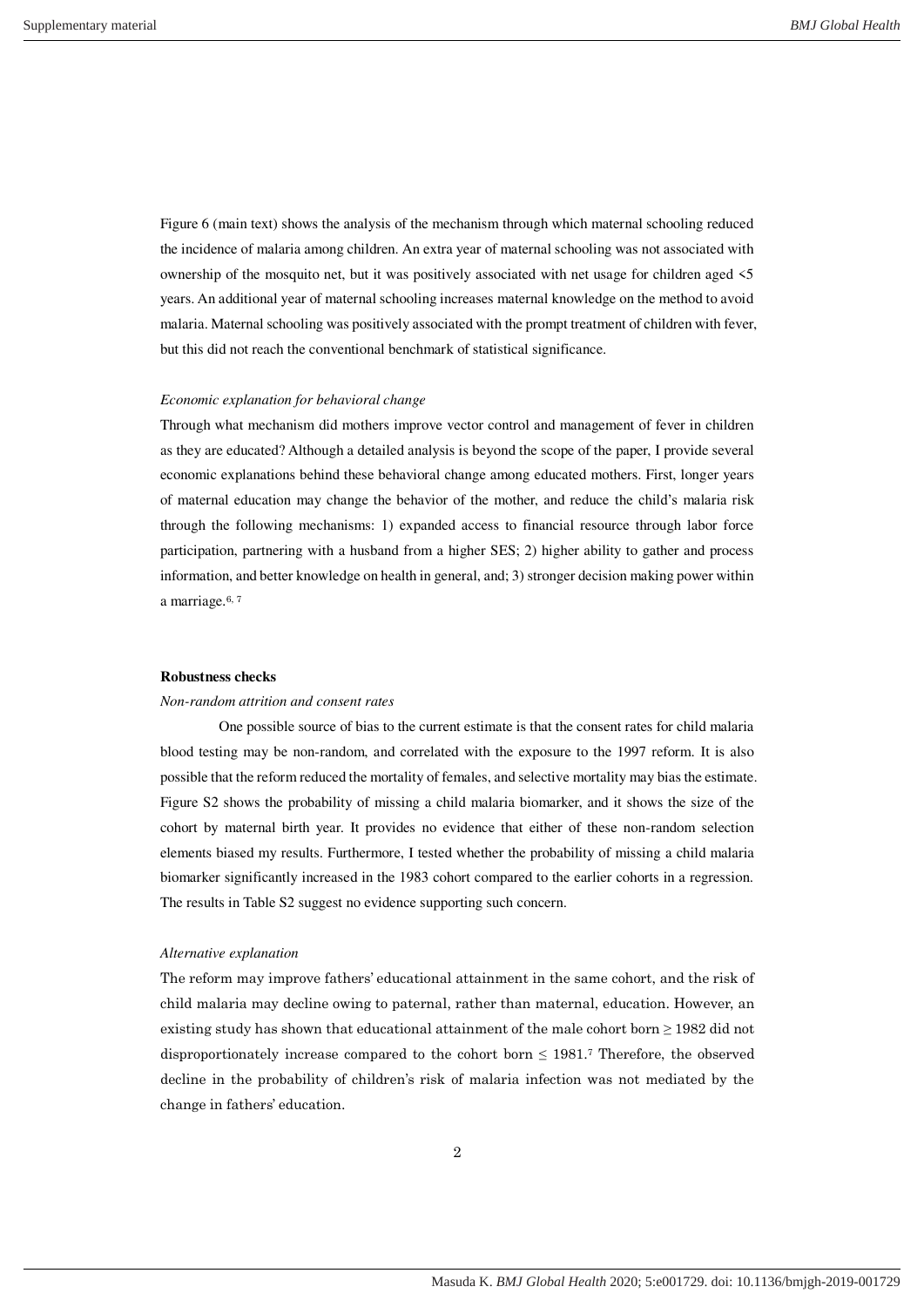#### *Spillover effects*

The reform may have spillover effects on the children of mothers who were not exposed to the reform. For example, the risk of malaria increases with the density of infected mosquitos in the neighborhood, and educated mothers may use better vector control methods. Under such a scenario, the risk of malaria infection may decline even in households in which mothers were not exposed to the reform. These mothers may be affected if they live in a neighborhood with exposed mothers. It is also possible that information spillover may affect unexposed mothers' behavior, therefore further reducing the malaria risk. However, both scenarios produce an underestimate of the true effect size of maternal education on child's malaria control. Therefore, the true effect of maternal education and cost-effectiveness of primary schooling intervention may be even greater than the current estimate.

#### *Exclusion of pivotal cohort*

Given the proportion of females attending primary education by age in 1996, I define the first cohort exposed to the reform as 1982 cohort. I, however, observed, in Figure 2 (main text), the rise in the probability of completing primary schooling among 1982 cohort were evident, but partial and were even more evident among 1983 cohort. Therefore, I tested the robustness of the estimates by excluding 1982 cohort as a sensitivity test.

#### *Controlling for birth order*

The reform may change women's fertility pattern and thus composition of the children may differ between exposed and non-exposed cohort. To obtain a conservative estimate, I tested the robustness of my findings by controlling for the full set of birth order indicators to control for the birth-order-specific effects on children's risk of malaria infection. In sum, the results are similar, further confirming that maternal education improves child malaria control.

#### *Estimated results of robustness checks*

Table S3 shows the robustness of the findings to using additional controls, using a narrower bandwidth, excluding the pivotal cohort, and the placebo test. Using a linear term in year of birth with reform indicator interaction, quadratic term of year of birth, extra year of maternal schooling was associated with 6 percentage point reduction in child's malaria risk. Controlling for birth order of the children, or by implementing a narrower window size, an additional year of maternal schooling reduces the probability that her child contracts malaria by 8-9 percentage points on average. Excluding the 1982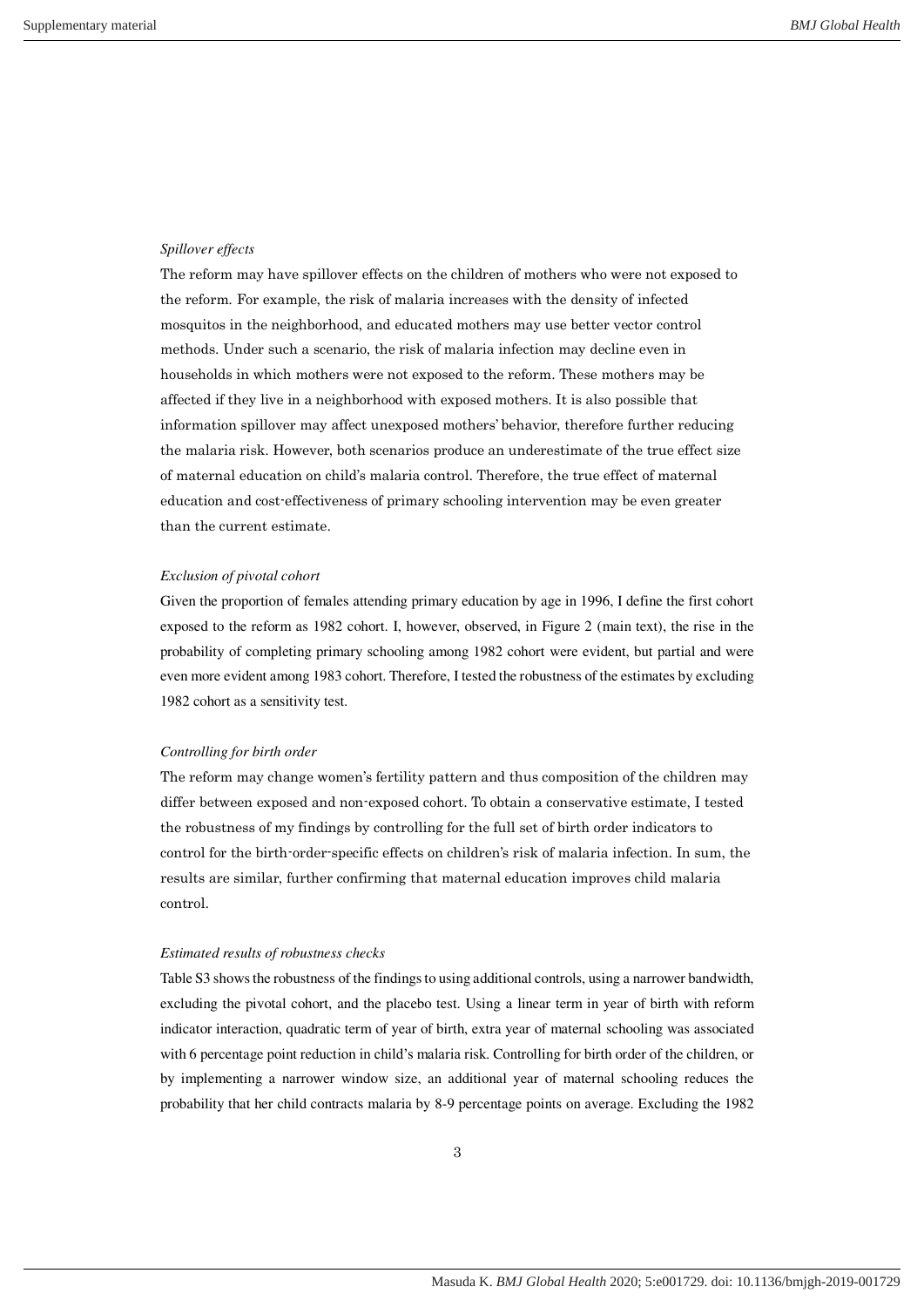cohort, an additional year of maternal schooling reduces the probability that a child contracts malaria by 7 percentage points. I found no effects of the reform on females with no schooling, whereas I found the exposure to the reform reduced the incidence of the child malaria by 5 percentage points in the full sample.

Lastly, using the exposure to Malawi 1994 free primary education reform as the instrumental variable, IV 2SLS estimates shows that an extra year of maternal schooling in Malawi was associated with a decline in the probability that a child would contract malaria at the time of the survey by 8.8 percentage points. (Details are discussed in the next subsection)

4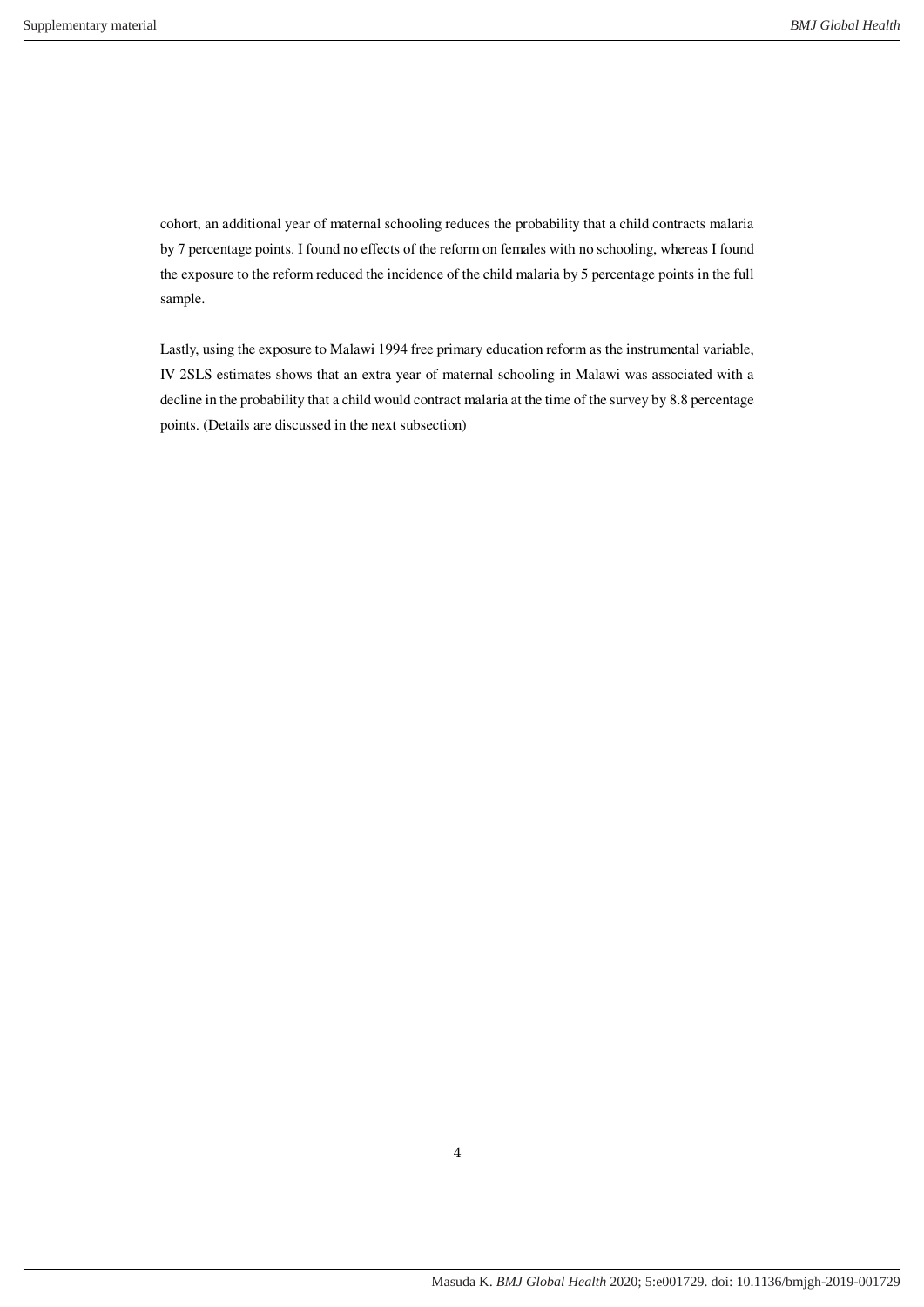

Figure S1: Characteristics of mothers



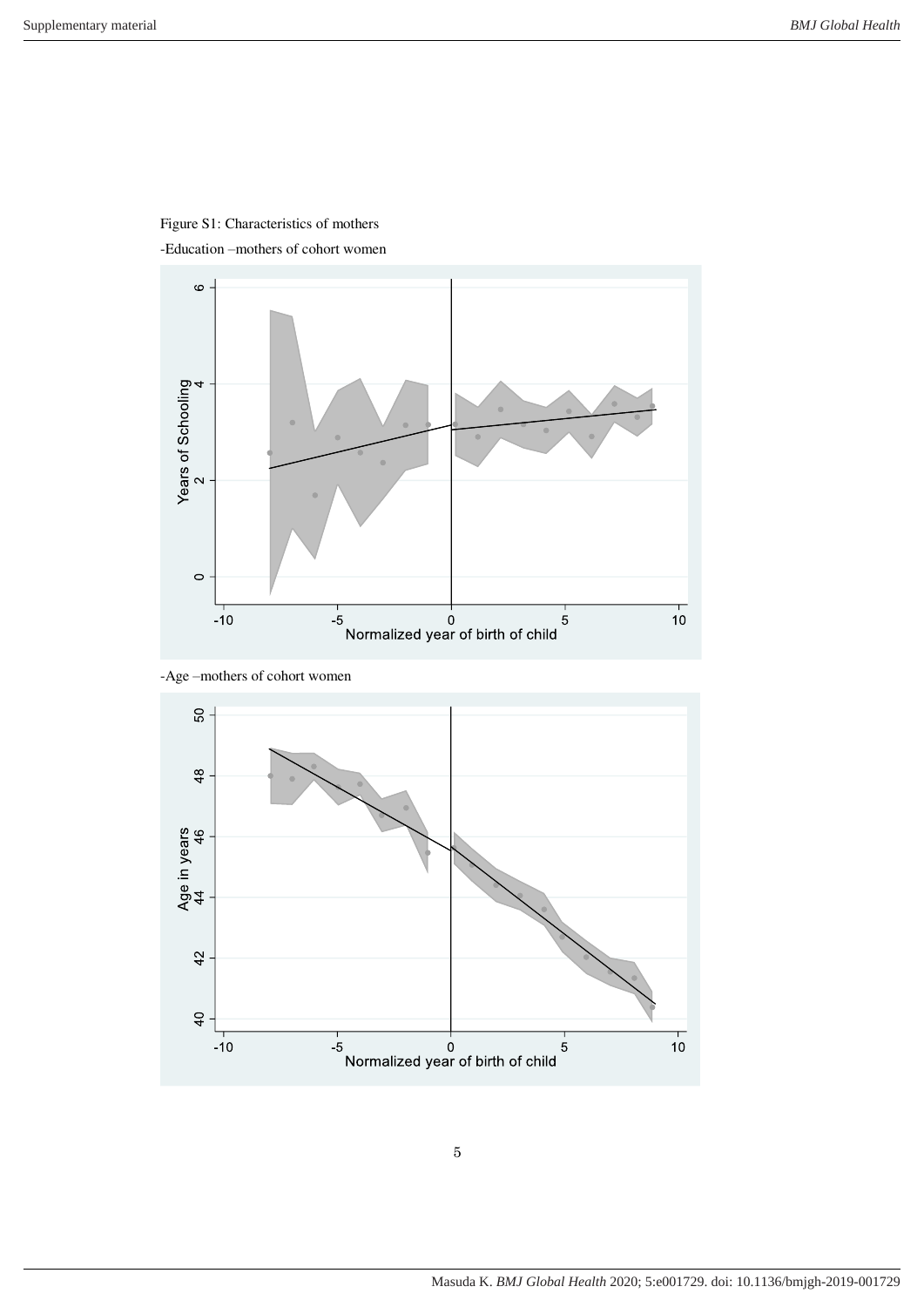



```
-Wealth–mothers of cohort women
```
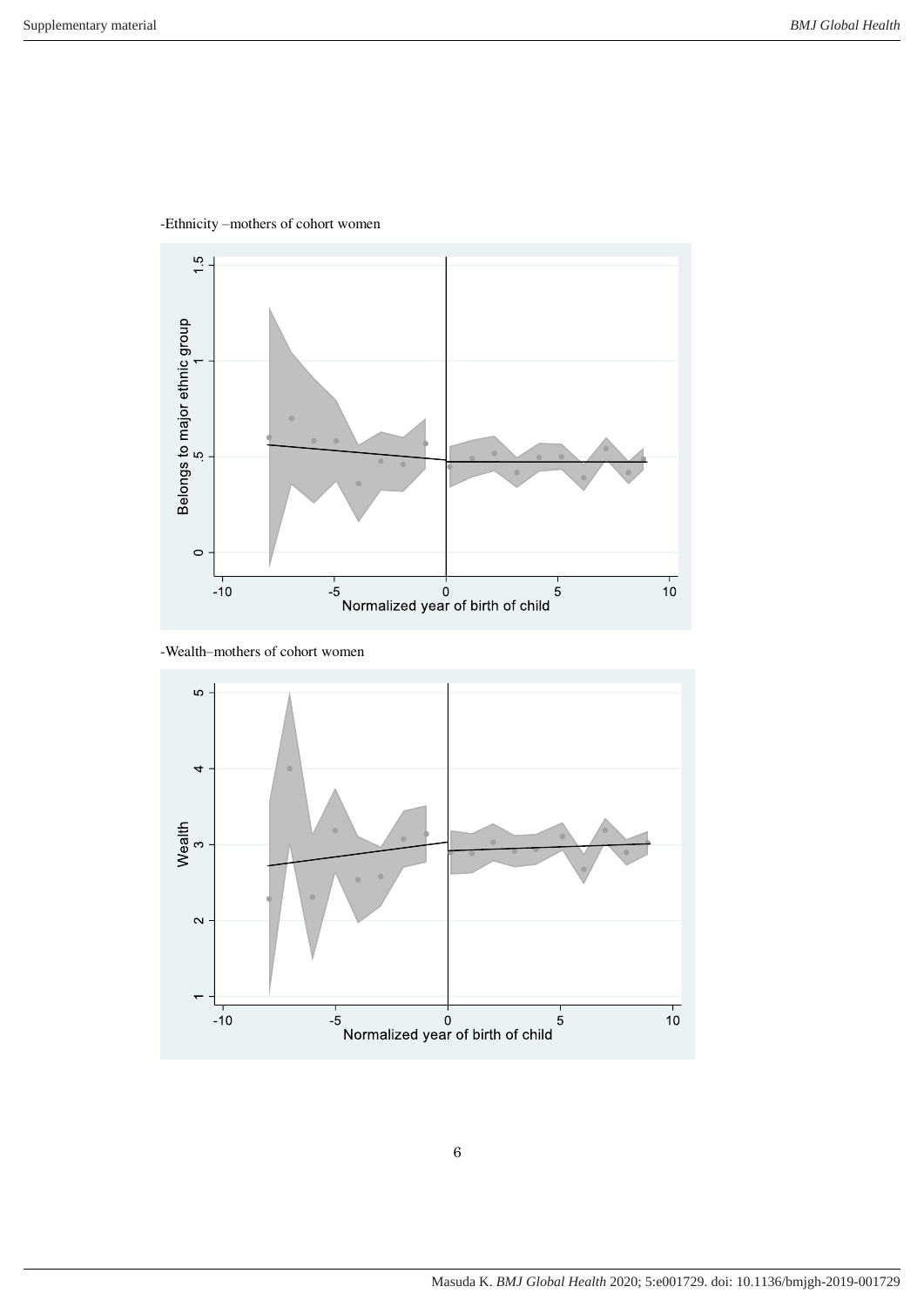

Figure S2 Change in the cohort size and probability of missing child malaria biomarker by maternal birth year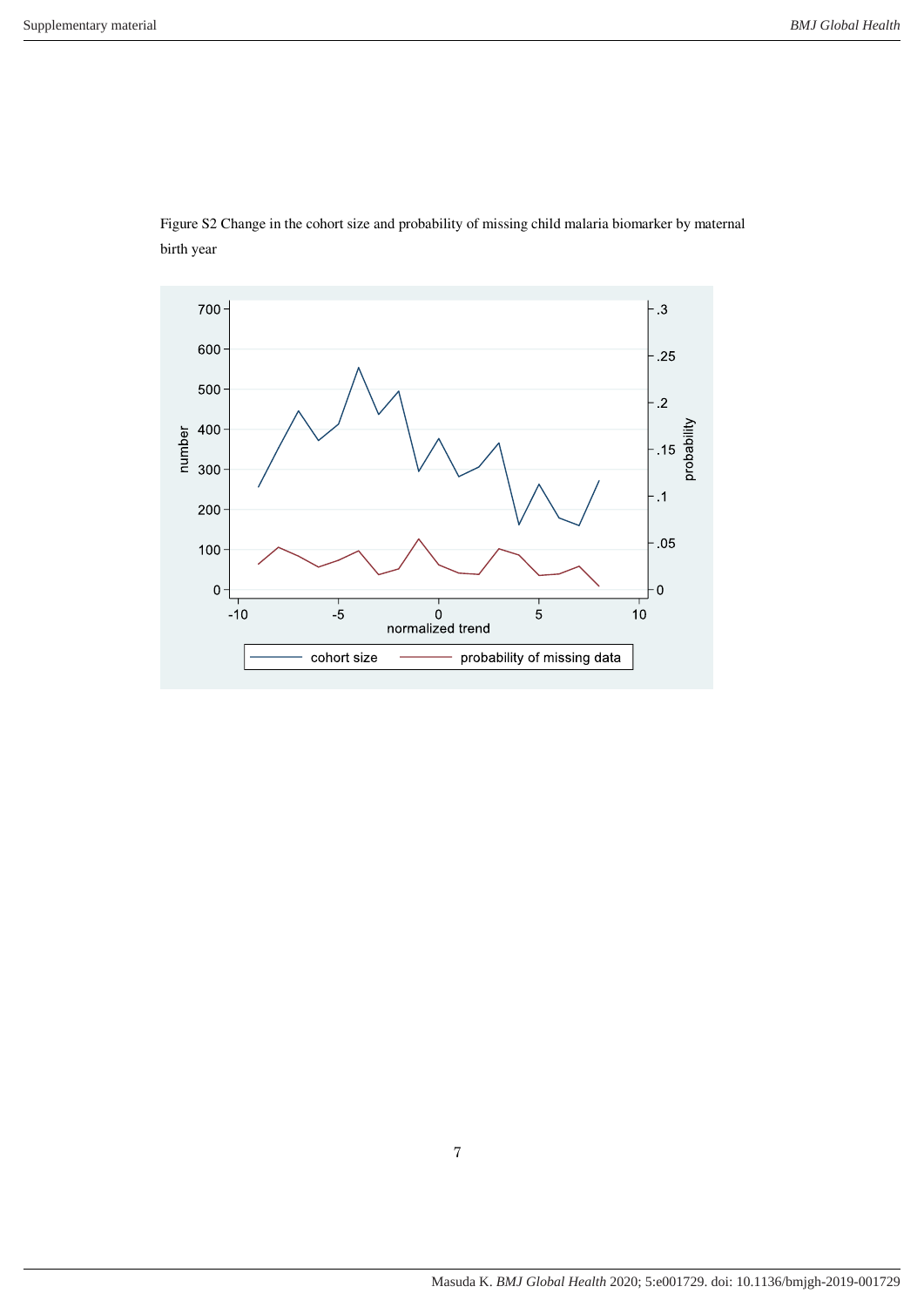| Outcome: child malaria positive              | (1)         | (2)         | (3)         |
|----------------------------------------------|-------------|-------------|-------------|
| Years of education                           | $-0.022***$ |             |             |
|                                              | (0.001)     |             |             |
| 1 if completed at least 7 years of schooling |             | $-0.152***$ | $-0.094***$ |
|                                              |             | (0.012)     | (0.019)     |
| 1 if completed at least 6 years of schooling |             |             | $-0.055**$  |
|                                              |             |             | (0.025)     |
| 1 if completed at least 5 years of schooling |             |             | 0.048       |
|                                              |             |             | (0.029)     |
| 1 if completed at least 4 years of schooling |             |             | $-0.039$    |
|                                              |             |             | (0.032)     |
| 1 if completed at least 3 years of schooling |             |             | $-0.087**$  |
|                                              |             |             | (0.035)     |
| Observation                                  | 5,316       | 5,316       | 5,316       |

Table S1 Association between length of maternal schooling and child malaria status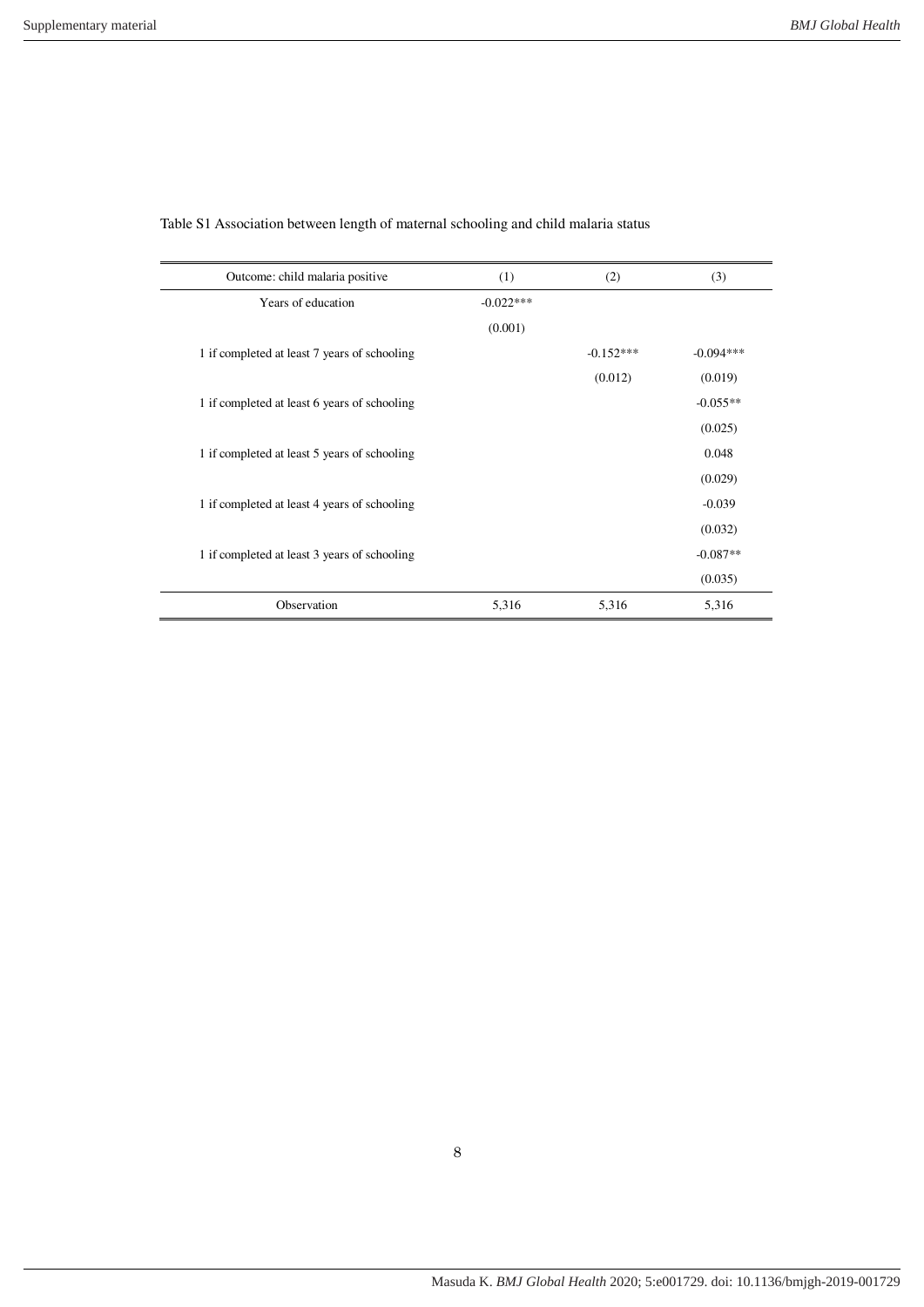Outcome: missing malaria data (1) Reform indicator (1 if born in 1983 or later) 0.000 (0.000) Observation 5,316

Table S2 ITT effects of the reform on the probability of missing child malaria biomarker

Note: MIS 2009, 2014 provides information. Robust standard errors in parenthesis.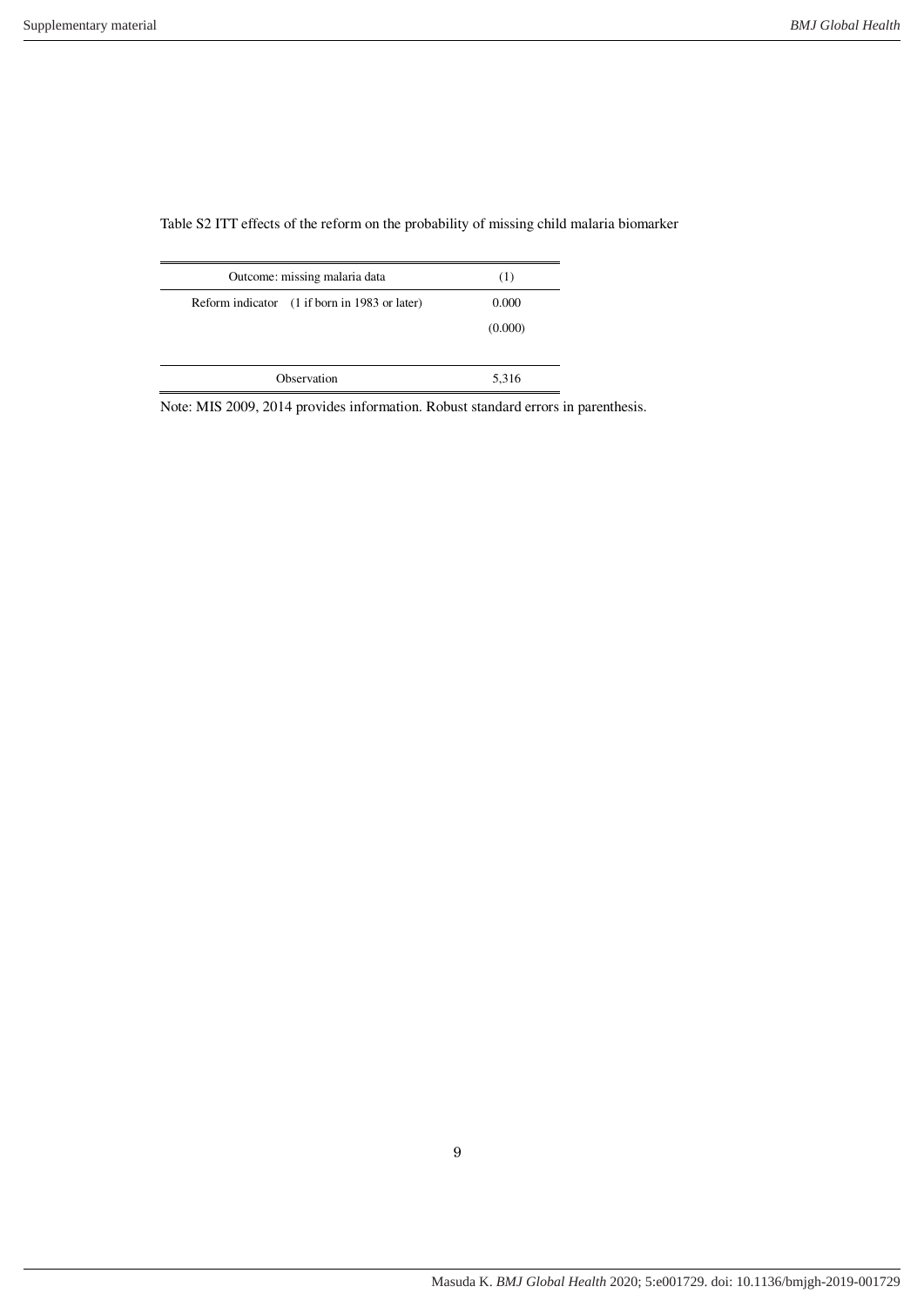## Table S3 Robustness check

|                                              | Exposure           | Outcome          | Effect estimate (SE)                     |
|----------------------------------------------|--------------------|------------------|------------------------------------------|
| Model 1: 2SLS, slope change in year of birth | Years of schooling | Malaria positive | $-6.3$ <sup><math>(2.6)</math></sup>     |
| Model 2: 2SLS, quadratic in year of birth    | Years of schooling | Malaria positive | $-6.3$ (2.9)                             |
| Model 3: 2SLS, quadratic in maternal age     | Years of schooling | Malaria positive | $-6.4^*(3.9)$                            |
| Model 4: 2SLS, control birth order           | Years of schooling | Malaria positive | $-9.3^{\ast}(5.4)$                       |
| Model 5: 2SLS, narrow window                 | Years of schooling | Malaria positive | $-8.2^*(4.8)$                            |
| Model 6: 2SLS, exclude 1982 cohort           | Years of schooling | Malaria positive | $-7.4$ <sup><math>\pm</math></sup> (3.4) |
| Model 7: 2SLS, Malawi                        | Years of schooling | Malaria positive | $-7.1^{\ddagger}(2.6)$                   |
| Model 8: ITT, education $= 0$                | Reform exposure    | Malaria positive | $-0.7(5.0)$                              |

Coefficient and standard errors are multiplied by 100 and reported on a percentage point scale. Models 1–6 were estimated by instrumental variable two stage least square (IV-2SLS) method, in which binary indicator for being born 1982 or later was used as an excluded instrumental variable for maternal years of schooling. Model 7 was estimated by IV 2SLS method, in which binary indicator for being born 1979 or later was used as an excluded instrumental variable for maternal years of schooling. Model 8 is estimated by ordinary least square method. All model controls for full set of children's age-in-months indicators, a linear term of maternal year of birth, indicator for survey year, indicator for survey month, indicator for child sex, indicator for ethnic groups, and maternal age.  ${\rm \dot{p}}$  < .1,  ${\rm \dot{p}}$  < .05,  ${\rm \dot{p}}$  < .01. No weights were used.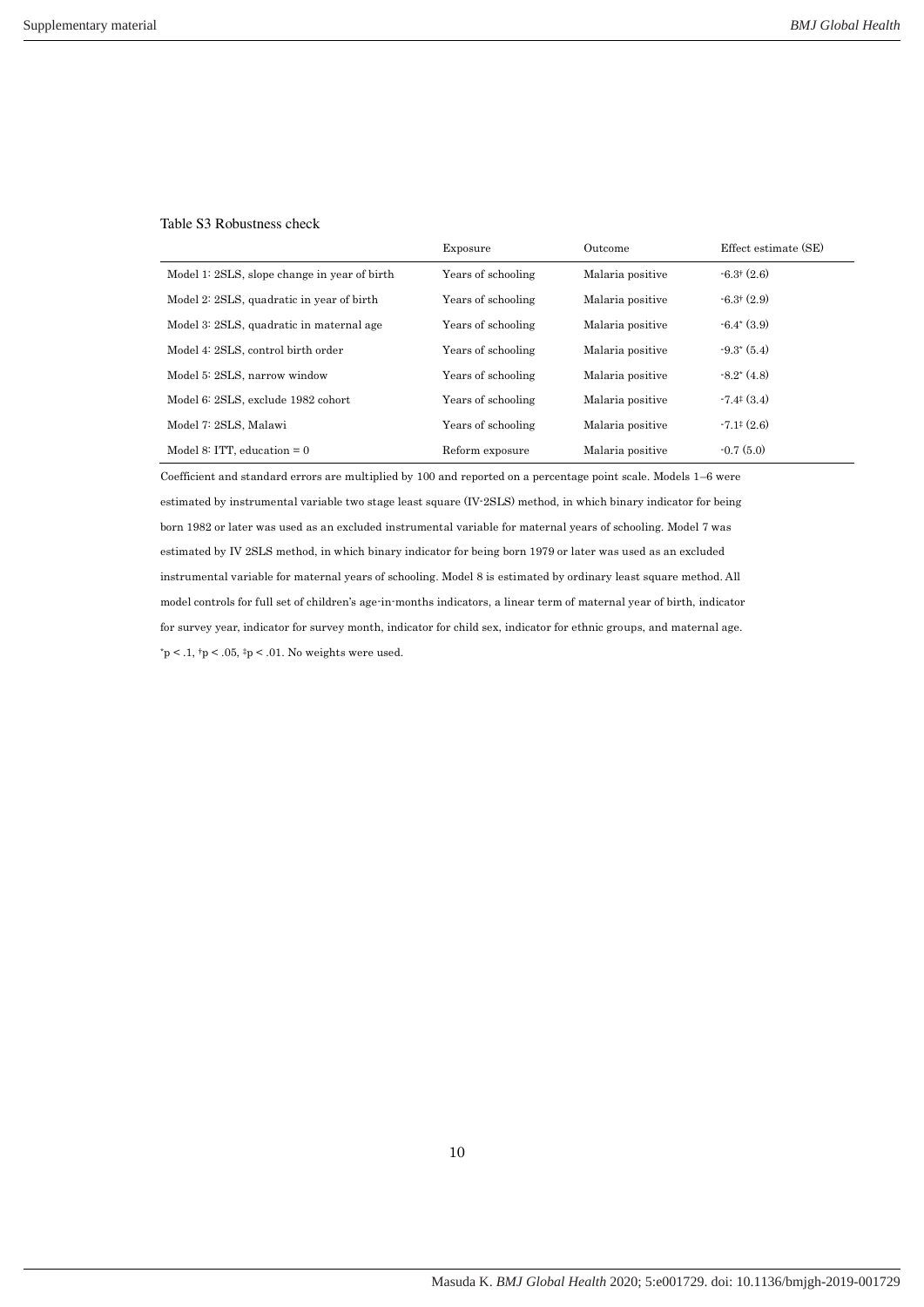# Table S4 Uganda

|                                                                                                                                                             | (1)                  | (2)                   | (3)                   | (4)                  | (5)                  | (6)                  | $\left( 7\right)$     | (8)                 | (9)                   |
|-------------------------------------------------------------------------------------------------------------------------------------------------------------|----------------------|-----------------------|-----------------------|----------------------|----------------------|----------------------|-----------------------|---------------------|-----------------------|
| Years of education                                                                                                                                          | $-0.075*$<br>(0.039) | $-0.063**$<br>(0.026) | $-0.063**$<br>(0.029) | $-0.064*$<br>(0.036) | $-0.093*$<br>(0.054) | $-0.082*$<br>(0.048) | $-0.074**$<br>(0.034) | $-0.007$<br>(0.050) | $-0.048**$<br>(0.024) |
| 1 if born in 1982 or later                                                                                                                                  |                      |                       |                       |                      |                      |                      |                       |                     |                       |
| <b>Basic</b> covariates                                                                                                                                     |                      |                       |                       |                      |                      |                      |                       |                     |                       |
| i.child age                                                                                                                                                 | ✓                    | ✓                     | ✓                     | ✓                    | ✓                    | ✓                    | ✓                     | ✓                   | ✓                     |
| c.YOB                                                                                                                                                       | ✓                    | ✓                     | ✓                     | ✓                    | ✓                    | ✓                    | ✓                     | ✓                   | ✓                     |
| i.survey year                                                                                                                                               | ✓                    | ✓                     | ✓                     | ✓                    | ✓                    | ✓                    | ✓                     | ✓                   | ✓                     |
| i.survey month                                                                                                                                              | ✓                    | ✓                     | ✓                     | ✓                    | ✓                    | ✓                    | ✓                     | ✓                   | ✓                     |
| <i>i.ethnicity</i>                                                                                                                                          | ✓                    | ✓                     | ✓                     | ✓                    | ✓                    | ✓                    | ✓                     | ✓                   | ✓                     |
| c.mother's age                                                                                                                                              | ✓                    | ✓                     | ✓                     | ✓                    | ✓                    | ✓                    | ✓                     | ✓                   | ✓                     |
| Additional controls                                                                                                                                         |                      |                       |                       |                      |                      |                      |                       |                     |                       |
| c.YOB#i.reform                                                                                                                                              |                      | ✓                     |                       |                      |                      |                      |                       |                     |                       |
| c.YOB^2                                                                                                                                                     |                      |                       | $\checkmark$          |                      |                      |                      |                       |                     |                       |
| c.mother's age^2                                                                                                                                            |                      |                       |                       | ✓                    |                      |                      |                       |                     |                       |
| i.birthorder                                                                                                                                                |                      |                       |                       |                      | $\checkmark$         |                      |                       |                     |                       |
|                                                                                                                                                             |                      |                       |                       |                      |                      |                      |                       |                     |                       |
|                                                                                                                                                             |                      |                       |                       |                      |                      |                      |                       |                     |                       |
| Narrower bandwidth                                                                                                                                          |                      |                       |                       |                      |                      |                      |                       |                     |                       |
| 1973 < YOB < 1992                                                                                                                                           | ✓                    | ✓                     | $\checkmark$          | ✓                    | $\checkmark$         |                      |                       |                     |                       |
| 1974 <yob<1991< td=""><td></td><td></td><td></td><td></td><td></td><td><math display="inline">\checkmark</math></td><td></td><td></td><td></td></yob<1991<> |                      |                       |                       |                      |                      | $\checkmark$         |                       |                     |                       |
| exclude 1982 cohort                                                                                                                                         |                      |                       |                       |                      |                      |                      | ✓                     |                     |                       |
| sub sample, no schooling                                                                                                                                    |                      |                       |                       |                      |                      |                      |                       | ✓                   |                       |
| all sample                                                                                                                                                  |                      |                       |                       |                      |                      |                      |                       |                     | ✓                     |
|                                                                                                                                                             |                      |                       |                       |                      |                      |                      |                       |                     |                       |
| Observation                                                                                                                                                 | 5,316                | 5,316                 | 5,316                 | 5,316                | 5,316                | 4,841                | 4,974                 | 1,249               | 5,316                 |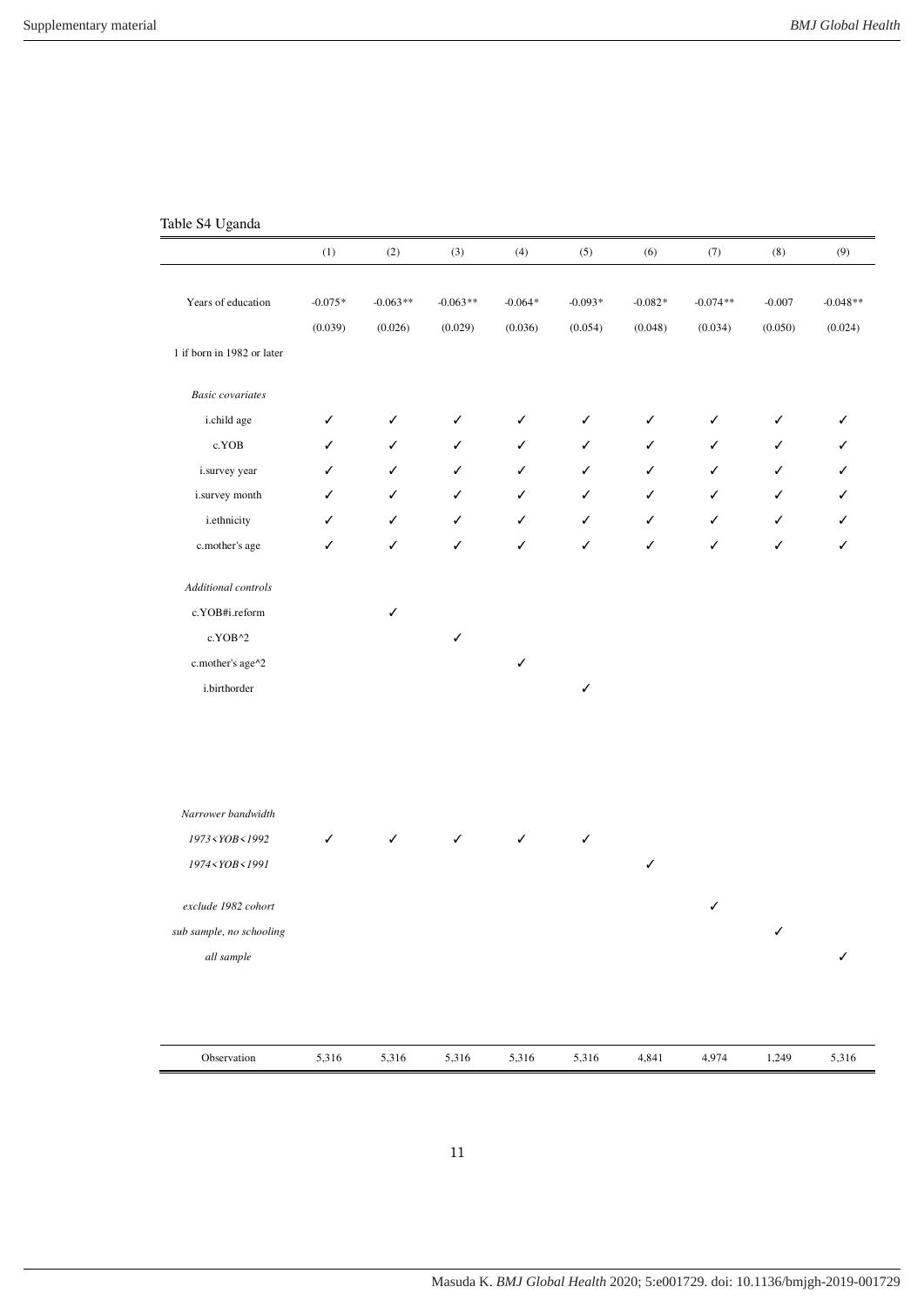# Table S4 Malawi

|                                                                                                                          | (1)        | $\left( 2\right)$ | (3)       | (4)       | (5)        | (6)        | (7)       | (8)          | (9)        |
|--------------------------------------------------------------------------------------------------------------------------|------------|-------------------|-----------|-----------|------------|------------|-----------|--------------|------------|
|                                                                                                                          |            |                   |           |           |            |            |           |              |            |
| Years of education                                                                                                       | $-0.088**$ | $-0.111*$         | $-0.112*$ | $-0.098*$ | $-0.068**$ | $-0.135**$ | $-0.064*$ |              |            |
|                                                                                                                          | (0.043)    | (0.067)           | (0.064)   | (0.058)   | (0.031)    | (0.062)    | (0.038)   |              |            |
| 1 if born in 1980 or later                                                                                               |            |                   |           |           |            |            |           | $-0.033$     | $-0.074**$ |
|                                                                                                                          |            |                   |           |           |            |            |           | (0.088)      | (0.031)    |
| <b>Basic</b> covariates                                                                                                  |            |                   |           |           |            |            |           |              |            |
| i.child age                                                                                                              | ✓          | ✓                 | ✓         | ✓         | ✓          | ✓          | ✓         | ✓            | ✓          |
| c.YOB                                                                                                                    | ✓          | ✓                 | ✓         | ✓         | ✓          | ✓          | ✓         | ✓            | ✓          |
| i.survey year                                                                                                            | ✓          | ✓                 | ✓         | ✓         | ✓          | ✓          | ✓         | ✓            | ✓          |
| i.survey month                                                                                                           | ✓          | ✓                 | ✓         | ✓         | ✓          | ✓          | ✓         | ✓            | ✓          |
| <i>i.ethnicity</i>                                                                                                       | ✓          | ✓                 | ✓         | ✓         | ✓          | ✓          | ✓         | ✓            | ✓          |
| c.mother's age                                                                                                           | ✓          | ✓                 | ✓         | ✓         | ✓          | ✓          | ✓         | ✓            | ✓          |
| Additional controls                                                                                                      |            |                   |           |           |            |            |           |              |            |
| c.YOB#i.reform                                                                                                           |            | ✓                 |           |           |            |            |           |              |            |
| c.YOB^2                                                                                                                  |            |                   | ✓         |           |            |            |           |              |            |
| c.mother's age^2                                                                                                         |            |                   |           | ✓         |            |            |           |              |            |
| i.birthorder                                                                                                             |            |                   |           |           | ✓          |            |           |              |            |
| Narrower bandwidth                                                                                                       |            |                   |           |           |            |            |           |              |            |
| 1973 <yob<1992< td=""><td>✓</td><td>✓</td><td>✓</td><td>✓</td><td>✓</td><td></td><td></td><td></td><td></td></yob<1992<> | ✓          | ✓                 | ✓         | ✓         | ✓          |            |           |              |            |
| 1974 <yob<1991< td=""><td></td><td></td><td></td><td></td><td></td><td>✓</td><td></td><td></td><td></td></yob<1991<>     |            |                   |           |           |            | ✓          |           |              |            |
| exclude 1982 cohort                                                                                                      |            |                   |           |           |            |            | ✓         |              |            |
| sub sample, no schooling                                                                                                 |            |                   |           |           |            |            |           | $\checkmark$ |            |
| all sample                                                                                                               |            |                   |           |           |            |            |           |              |            |
|                                                                                                                          |            |                   |           |           |            |            |           |              |            |
|                                                                                                                          |            |                   |           |           |            |            |           |              |            |
| Observation                                                                                                              | 3,185      | 3,185             | 3,185     | 3,185     | 3,185      | 2,822      | 3,343     | 543          | 3,185      |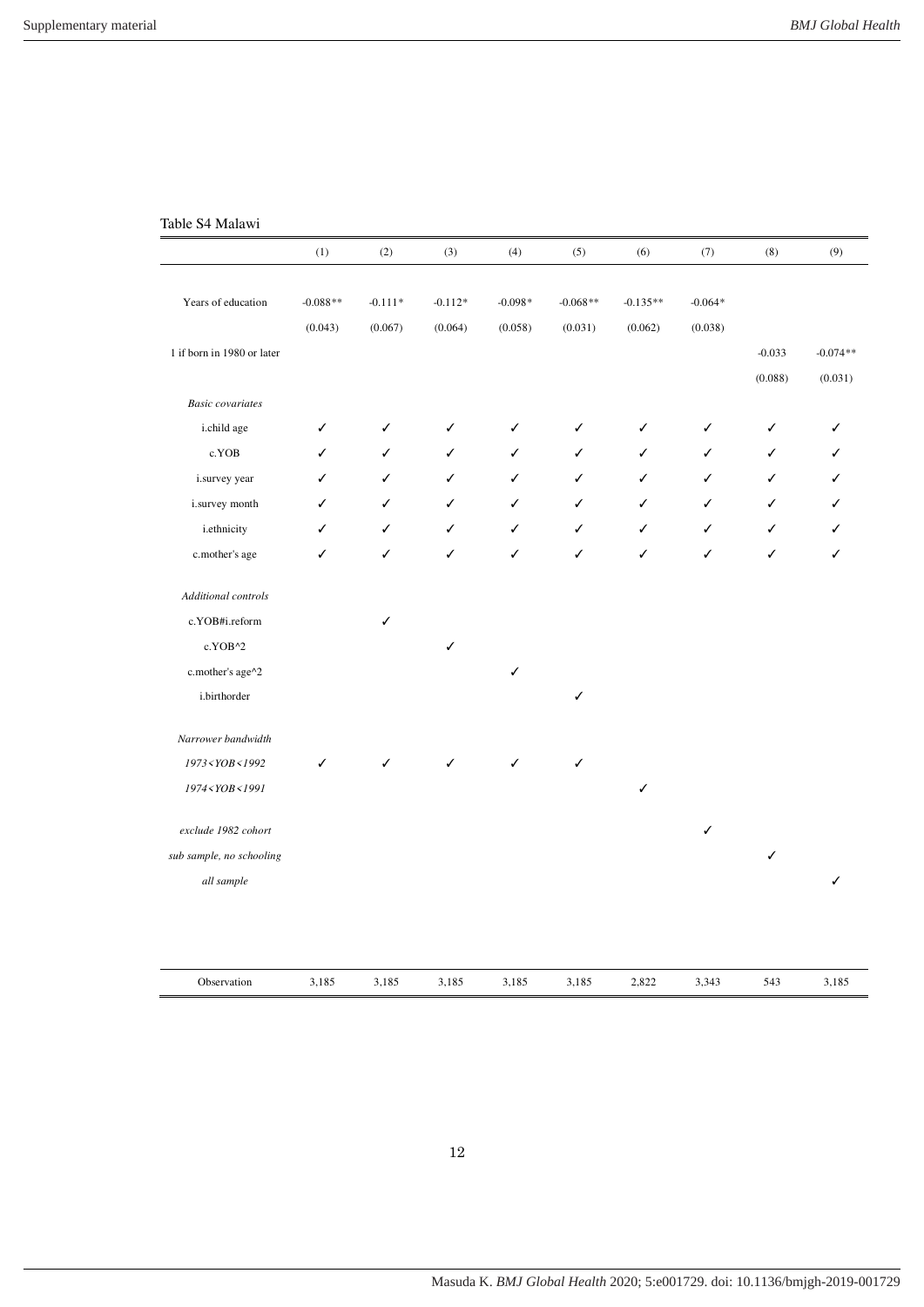|                                       | Sample | Compliers |
|---------------------------------------|--------|-----------|
| Lives in Kampala [0,1]                | 0.091  | 0.110     |
| Lives in urban area $[0,1]$           | 0.132  | 0.234     |
| Belongs to major ethnic group $[0,1]$ | 0.419  | 0.331     |
| Wealth $[1,5]$                        | 2.728  | 2.304     |

Table S5: Descriptive statistics (mean) for the complier subpopulation and whole sample

Note: MIS 2009 and 2014 provides information. Values are calculated by the procedure proposed by Marbach and Hangartner

(2019), with *ivdesc* command of STATA15. See Marbach and Hangartner (2019) for the details.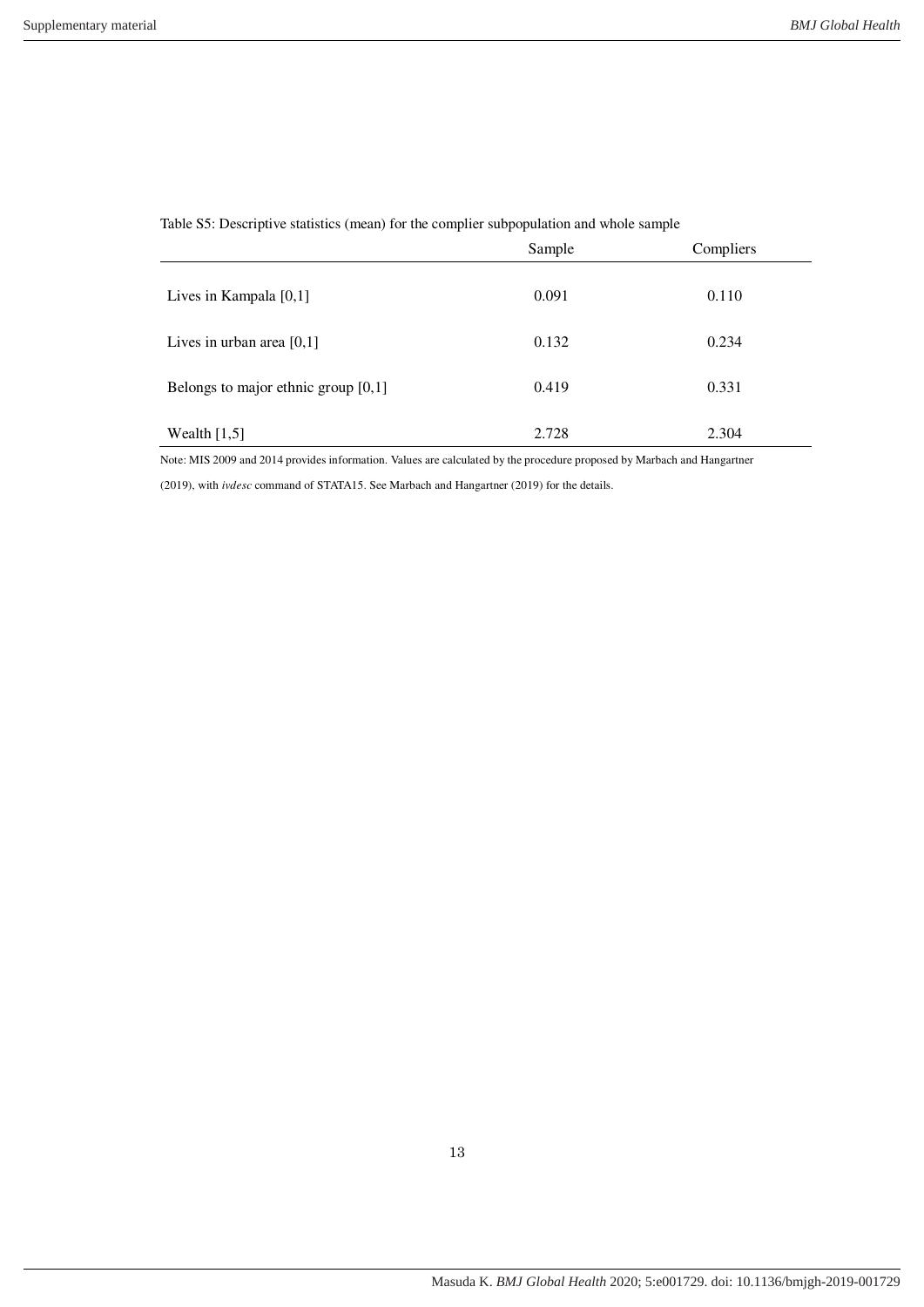| Outcome: 1 if Woman has no child at the time of the survey | (1)      |
|------------------------------------------------------------|----------|
| Reform indicator (1 if born in 1983 or later)              | $-0.122$ |
|                                                            | (0.072)  |
|                                                            |          |
| Observation                                                |          |

# **Table S6: The effects of the reform exposure on the probability of being childless**

Note: MIS 2009, 2014 provides information. Robust standard errors in parenthesis.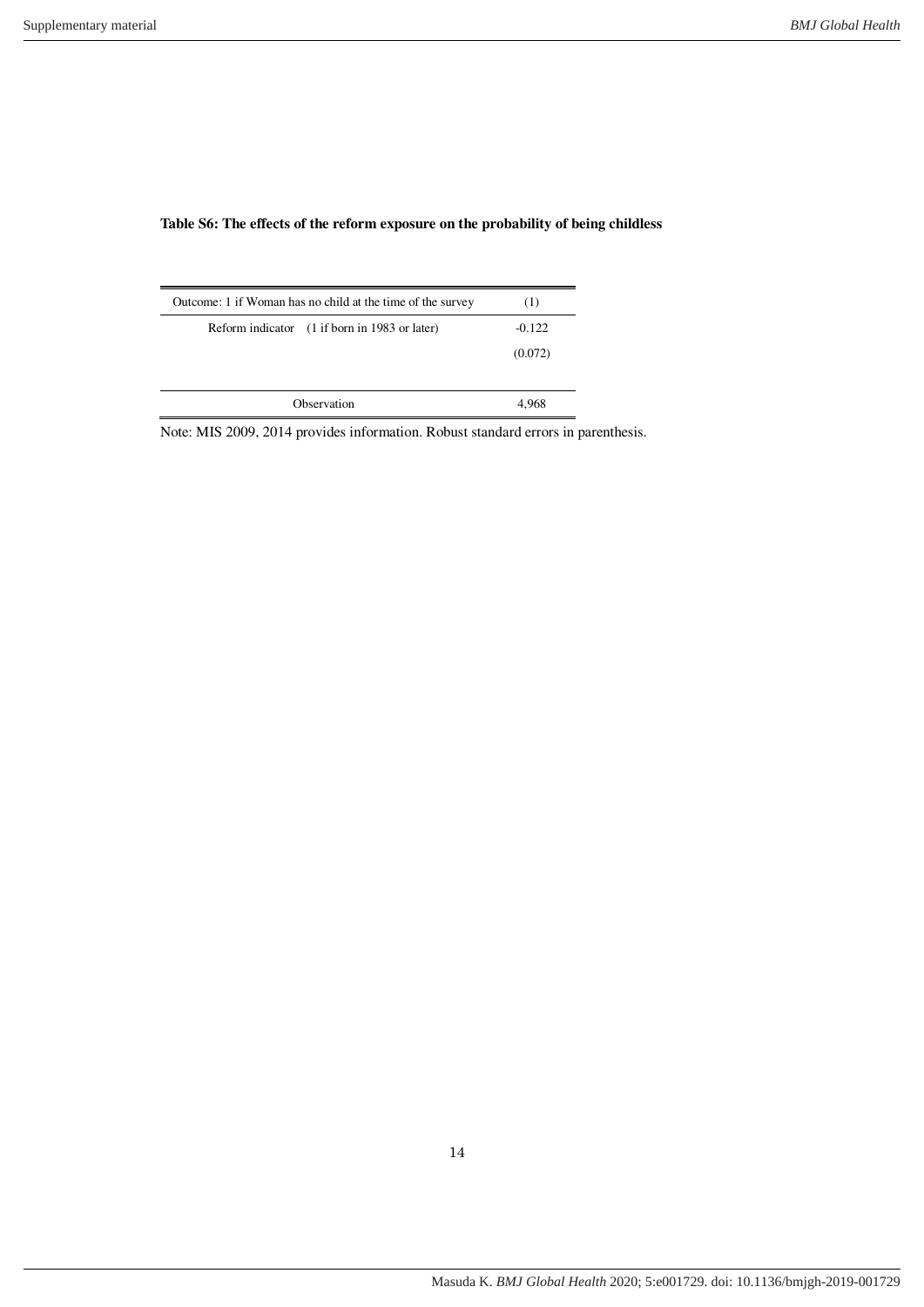# **References for Appendix**

- 1. UNESCO. (2019). http://stats.uis.unesco.org/unesco (accessed on February 1, 2019)
- 2. Deininger, K. (2003). Does cost of schooling affect enrollment by the poor? Universal primary education in Uganda. Economics of Education review, 22(3), 291-305.
- 3. Avenstrup, R., Liang, X. and Nellemann, S. (2004). Kenya, Lesotho, Malawi and Uganda: Universal primary education and poverty reduction. Africa regional educational publications. Washington, DC: World Bank.
- 4. Ministry of Education and Sports, the Republic of Uganda, (1999) The Ugandan experience of Universal Primary Education (UPE).
- 5. Nishimura, M., Yamano, T., & Sasaoka, Y. (2008). Impacts of the universal primary education policy on educational attainment and private costs in rural Uganda. International Journal of Educational development, 28(2), 161-175.
- 6. Masuda, K., & Yamauchi, C. (2018). How Does Female Education Reduce Adolescent Pregnancy and Improve Child Health?: Evidence from Uganda's Universal Primary Education for Fully Treated Cohorts. The Journal of Development Studies.
- 7. Keats, A. (2018). Women's schooling, fertility, and child health outcomes: Evidence from Uganda's free primary education program. Journal of Development Economics, 135, 142-159.
- 8. Lim, S. S., Vos, T., Flaxman, A. D., Danaei, G., Shibuya, K., Adair-Rohani, H., ... & Aryee, M. (2012). A comparative risk assessment of burden of disease and injury attributable to 67 risk factors and risk factor clusters in 21 regions, 1990–2010: a systematic analysis for the Global Burden of Disease Study 2010. The lancet, 380(9859), 2224-2260.
- 9. World Health Organization (2019) [https://www.who.int/gho/mortality\\_burden\\_disease/life\\_tables/life\\_tables/en/](https://www.who.int/gho/mortality_burden_disease/life_tables/life_tables/en/) (accessed on March  $1<sup>st</sup> 2019$ )
- 10. Uganda Ministry of Health, National Malaria Control Division, Surveillance Monitoring & Evaluation Unit (2019), National Malaria Annual Report 2017-2018, Kampala, Uganda
- 11. World health statistics 2018: monitoring health for the SDGs, sustainable development goals. Geneva: World Health Organization; 2018.
- 12. National Malaria Control Programme and ICF. 2018. Malawi Malaria Indicator Survey 2017. Lilongwe, Malawi, and Rockville, Maryland, USA: NMCP and ICF international.
- 13. National Malaria Control Programme (NMCP) [Malawi] and ICF International. 2014. Malawi Malaria Indicator Survey (MIS) 2014. Lilongwe, Malawi, and Rockville, Maryland, USA: NMCP and ICF International.
- 14. National Malaria Control Programme [Malawi] and ICF International. 2012. Malawi Malaria Indicator Survey (MIS) 2012. Lilongwe, Malawi, and Calverton, Maryland, USA: NMCP and ICF **International**